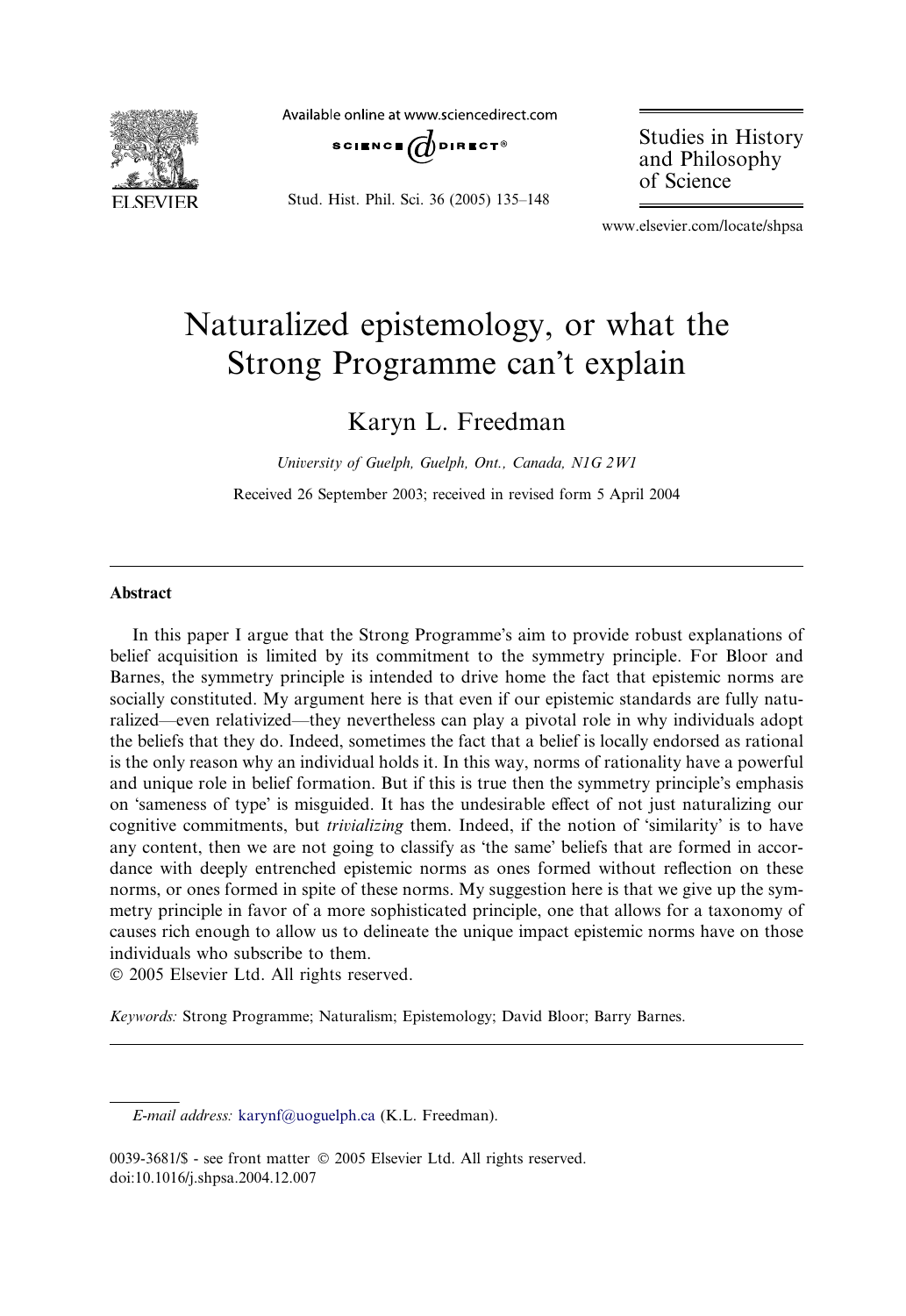I cannot conclude without pointing out that to me the idea of turning for enlightenment concerning the aims of science, and its possible progress, to sociology or to psychology (or, as Pearce Williams recommends, to the history of science) is surprising and disappointing. ([Popper, 1970, p. 57](#page-13-0))

## 1. Introduction

Proponents of naturalized epistemology disagree on much, but there is a common thread that unites them.<sup>1</sup> For whatever else it may or may not be, naturalized epistemology is committed to a re-ordering of what counts as an important epistemic question. If one of the hallmarks of positivist epistemology is the tendency to divorce epistemological questions from psychological ones, one of the legacies of the postpositivist Quinean and Kuhnian revolutions is the attempt to reunite these two (alas, no doubt to Popper's surprise and disappointment).<sup>2</sup> For the modern day naturalist, epistemic priority is given to the descriptive question about belief acquisition. Its first task is thus to provide an answer to the question of why people hold the beliefs that they do. But while pretty much all epistemic naturalists share this meta-epistemological viewpoint, there is lots of disagreement between them on how best to cash it out. For many, the most pressing concern is whether a naturalized epistemology can be normative. Hilary Putnam told us long ago that reason cannot be naturalized.<sup>3</sup> Jaegwon Kim has argued that if naturalized epistemology is not normative, then it is not even epistemology.<sup>4</sup> And naturalist philosophers of science, such as Kitcher, Giere and Laudan, are equally unwilling to abandon the traditional normative dimension of epistemology.<sup>5</sup>

But there is another strain of naturalized epistemology that has developed within the sociology of scientific knowledge (SSK), which is decidedly not normative. Barry Barnes and David Bloor, the founders of the 'Strong Programme' of the sociology of knowledge, espouse a kind of naturalism that is strictly descriptive.<sup>6</sup> While they

<sup>&</sup>lt;sup>1</sup> There are a number of recent taxonomies of naturalized epistemology in the literature. James [Maffie](#page-13-0) [\(1990\)](#page-13-0), is exhaustive, though a bit technical; Alex Rosenberg's 'field guide' is concentrated mostly on naturalism in the philosophy of science (Rosenberg, 1996), and [Kitcher \(1992\)](#page-12-0) traces the contemporary development of epistemic naturalism. There is also a comprehensive bibliography (at least until its updated publication date) on the subject in [Kornblith \(1994\),](#page-13-0) which lists 856 books and articles on epistemic naturalism, most published after 1980.<br><sup>2</sup> Quine (1969) and [Kuhn \(1970\)](#page-13-0).<br><sup>3</sup> Putnam (1982). This point has been argued more recently (if somewhat differently) by both Siegel

<sup>(1990)</sup> and [Doppelt \(1986, 1990\)](#page-12-0).<br> $4 \text{ Kim}$  (1988). Few mainstream epistemologists disagree with Kim, although arguments vary

depending, in part, on one's epistemic outlook—for instance, whether one is an internalist or externalist about justification. See, for instance, [Goldman \(1994, 1999a, 1999b\)](#page-12-0) and [Kornblith \(1994, 1999\)](#page-13-0).<br>
<sup>5</sup> [Giere \(1985, 1989\),](#page-12-0) [Kitcher \(1992, 1993, 2001\)](#page-12-0), and [Laudan \(1987, 1990\).](#page-13-0)<br>
<sup>6</sup> The book that first introduced the Strong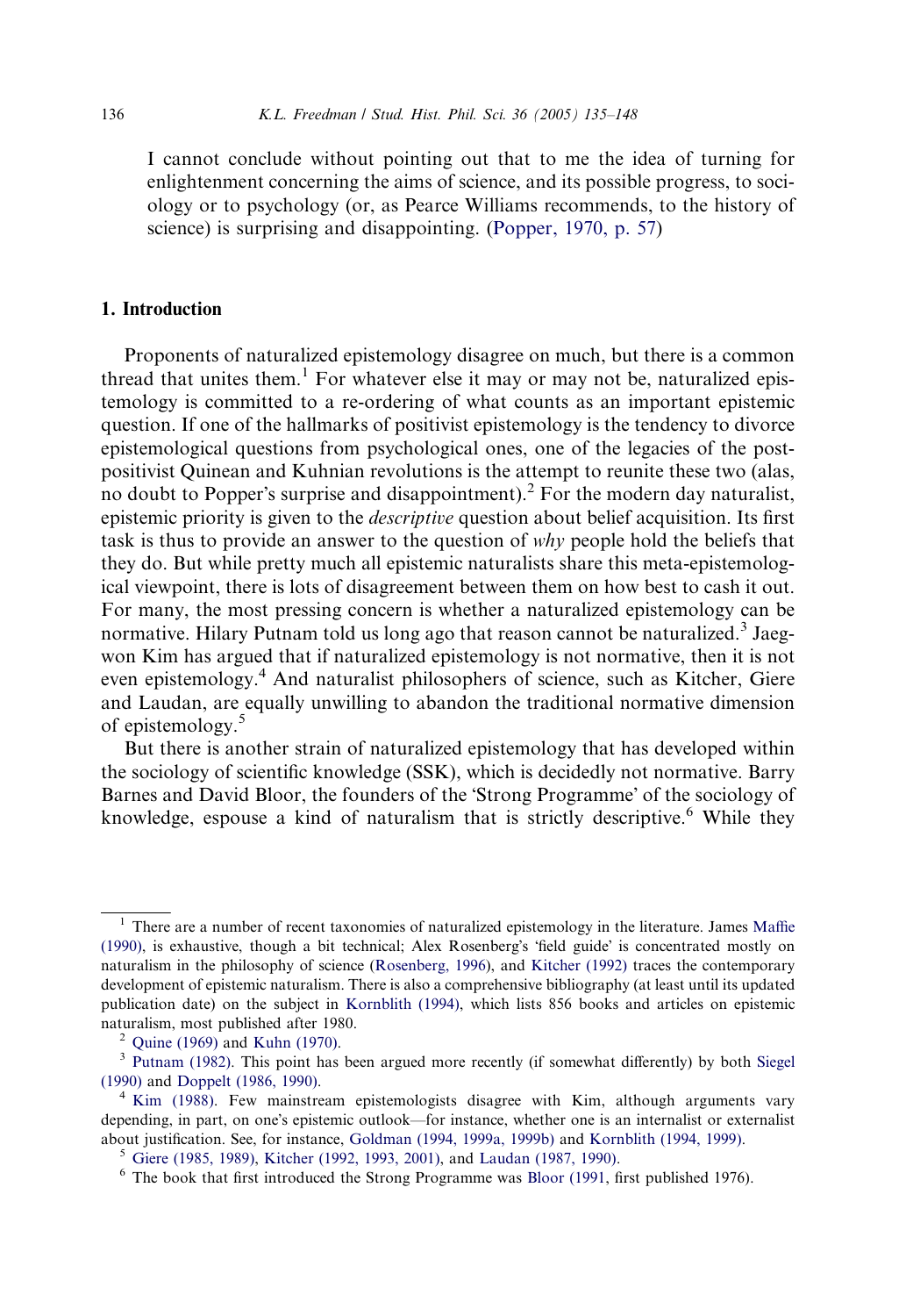developed their position over two decades ago, it remains essentially unchanged today (a serious point of contention with some of their critics).<sup>7</sup> The Strong Programme is an explanatory framework for belief acquisition, consisting of four tenets: causality, impartiality, symmetry and reflexivity. Its main aim is to provide 'an adequate, naturalistic description of scientific knowledge' [\(Barnes, Bloor, &](#page-12-0) [Henry, 1996, p. 3](#page-12-0)). And it is *exclusively* descriptive: the idea is just to explain, while respecting these four constraints, why people hold the beliefs that they do.

The Strong Programme is old school SSK, and from the perspective of those working on the vanguard of the science studies of today it arguably holds little more than historical value.<sup>8</sup> One could make the case that Latour, with his actants and his rejection of the natural/social dichotomoy, has been doing turns around Bloor and Barnes for years now, and certainly Cetina's detailed studies of epistemic cultures takes the idea of nonhuman agency to a new level.<sup>9</sup> Yet Bloor and Barnes remain a live (if not moving) target for contemporary philosophers of science, perhaps precisely because their approach is, in some respects at least, conventional.<sup>10</sup> Unlike Latour and Cetina, they maintain a firm distinction between the natural and the social, even as they challenge our traditional ways of thinking of it. For Bloor and Barnes, norms of rationality and truth are socially constituted, relative to a time and place. For most philosophers of science this relativism is the major sticking point of their account.<sup>11</sup> But it does not bother me at all. In fact, like Bloor and Barnes I embrace relativism, and for similar reasons (which I discuss below). What I am worried about, rather, is the Strong Programme's ability to fulfill its *descriptive* task. Specifically, I am concerned that the aim of the Strong Programme is at odds with its theoretical commitments. In what follows I argue that the principle of symmetry imposes serious—and unnecessary—limitations on the Strong Programmes ability to provide an adequate explanation of the growth of scientific knowledge. In their attempt to naturalize knowledge, I argue, Bloor and Barnes end up trivializing our particular cognitive commitments. Indeed, I intend to show that we will never get robust explanations of why individuals hold the beliefs that they do if we must invoke the same types of causes to explain all the beliefs that they hold.

This is a serious problem. After all, if a naturalized epistemology cannot provide a good descriptive account of the growth of knowledge, well, then, it could really be in trouble. But as someone who favors the idea of socially constituted norms of rationality, I would like to find a solution to this problem. One obvious one presents itself, and that is to abandon the symmetry principle. While some might think this is giving up too much, I hope to show otherwise. As it turns out, there are better ways

<sup>&</sup>lt;sup>7</sup> [Latour \(1999\)](#page-13-0), p. 115.<br><sup>8</sup> For instance, Mario Biagioli's recent *[Science studies reader](#page-12-0)* (1999) contains a selection of 36 articles in the area, and has nothing from either Bloor or Barnes.<br><sup>9</sup> [Cetina \(1999\)](#page-12-0) and [Latour \(1992\).](#page-13-0)<br><sup>10</sup> Three important new books in the philosophy of science discuss in detail Bloor and Barnes' views. See

[Longino \(2002\)](#page-13-0), especially Chapter 2; [Kitcher \(2001\),](#page-12-0) especially Chapter 2; and [Brown \(2001\)](#page-12-0), especially Chapter 6. <sup>11</sup> Some of the classic responses to Bloor and Barnes on this point are collected in [Hollis & Lukes \(1982\)](#page-12-0);

see also [Laudan \(1984\).](#page-13-0)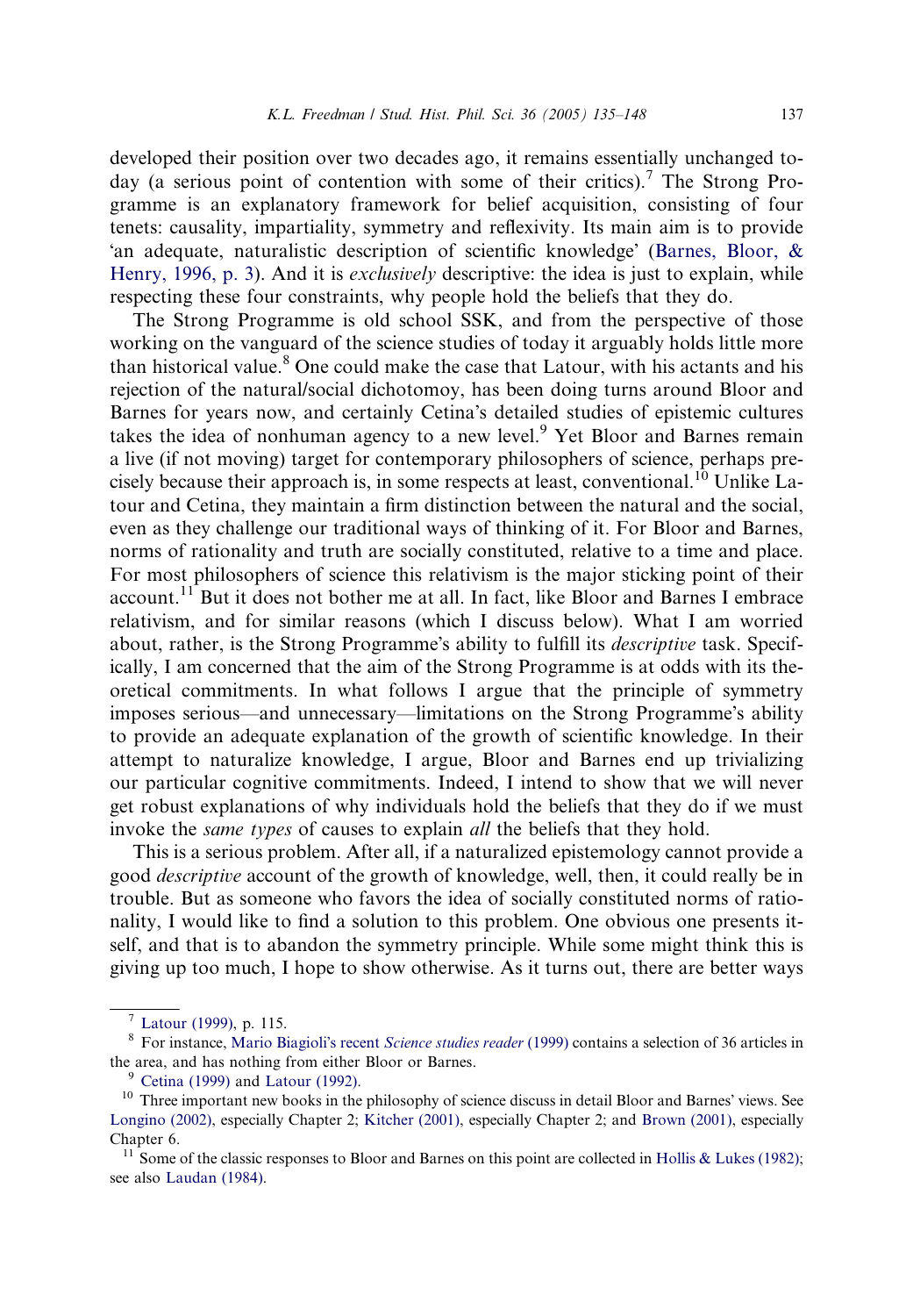to drive home a message about the contingency of norms, ones that will not tie our hands when it comes to explaining belief acquisition.

## 2. Causality, impartiality and naturalism

Bloor and Barnes first formulated the Strong Programme when they were together at Edinburgh in the 1970s. Their intention was to give an analysis of the growth of scientific knowledge that illustrates the way it arises from the particular scientific culture in which it is acquired.12 Deeply influenced by Kuhn, Bloor and Barnes share his picture of science as an importantly social practice,<sup>13</sup> and they argue that any analysis of the products of that practice—scientific knowledge—must take into account the interests of the practitioners of science. As Barnes once put it:

All knowledge is actively produced by men with particular technical interests in particular contexts; its significance and its scope can never be generalized to the extent that no account is taken of those contexts and interests. [\(Barnes, 1977,](#page-12-0) [p. 19\)](#page-12-0)

This idea is captured by the causality tenet, which, by demanding that we trace the causal origins of belief, never lets us lose sight of context. And this goes for all beliefs—according to the impartiality tenet—true, false, rational and irrational. Essentially this is Bloor and Barnes' response to Lakatos, Laudan, and the sociology of error, neatly epitomized by Laudan's 'arationality assumption': 'the sociology of knowledge may step in to explain beliefs if and only if those beliefs cannot be ex-plained in terms of their rational merits' [\(Laudan, 1977, p. 202;](#page-13-0) italics in original). The rejection of the sociology of error is premised on much more than hurt feelings, however. As Bloor and Barnes see it, *all* beliefs demand a causal explanation, because, they argue, there is no difference in kind between any of the beliefs that we hold—rational or irrational, true or false [\(Barnes & Bloor, 1982, pp. 27–28;](#page-12-0) [Bloor,](#page-12-0) [1991, p. 16\)](#page-12-0).

This point can hardly be overstated. It is the driving force behind the symmetry tenet, as we shall soon see, and it is the substance of their relativism. The reason for this alleged sameness in kind, in turn, follows from a kind of constructivism about norms: the idea that community consensus constitutes the truth or falsity, rationality or irrationality of beliefs. As they state: 'there is no sense attached to the idea that some standards or beliefs are really rational as distinct from merely lo-cally accepted as such [\(Barnes & Bloor, 1982, p. 27](#page-12-0)). This basic point has been well rehearsed by Bloor and Barnes over the years. In their view, there are no transcen-

<sup>&</sup>lt;sup>12</sup> For the sociologist, 'knowledge' is defined as collectively accepted belief. As Bloor states: 'Instead of defining it as true belief—or perhaps, justified true belief—knowledge for the sociologist is whatever people take to be knowledge. . . . Of course knowledge must be distinguished from mere belief. This can be done by reserving the word ''knowledge'' for what is collectively endorsed, leaving the individual and idiosyncratic to count as mere belief [\(Bloor, 1991, p. 5](#page-12-0)). <sup>13</sup> [Kuhn \(1970\)](#page-13-0), pp. 22, 179–180.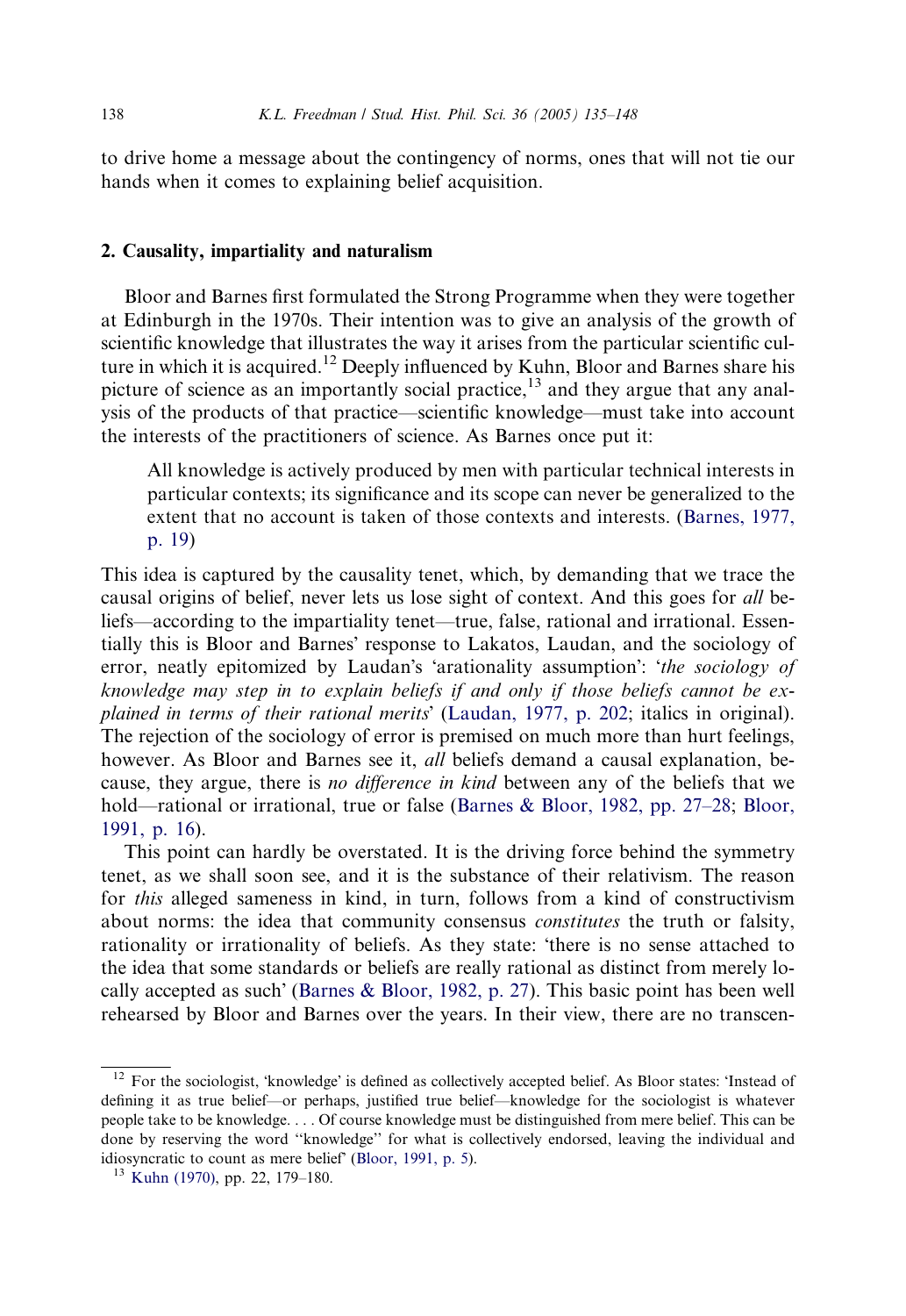dent norms—of rationality and irrationality, or of truth and falsity; all norms have the same prosaic origins in human social interaction. Consequently, there are not two different categories of beliefs: those that align with the way the world really is and are thus in sync with a universal norm of rationality, and those that are not, since *de facto* there are no universal norms of rationality. Standards of right and wrong, truth and falsity, these are social from the get-go, as Bloor recently put it:

Processes of sociological interest do not begin when the 'outside' of science influences the 'inside'. They begin as soon as social interaction begins, and that means as soon as individual orientations to the natural world begin to be coordinated and coalesce into a shared cultural form. [\(Bloor, 1998, p. 627\)](#page-12-0)

Thus, it is not just that epistemic factors are influenced by social factors: epistemic factors are nothing but social factors ([Bloor, 1984, p. 297\)](#page-12-0). To be clear, the contrast here is not between a social factor and, say, an evidencing reason, for like all sensible people Bloor and Barnes accept that, within any given culture, there are good reasons and true beliefs. The contrast is between two types of evidencing reasons: those whose source is in social interaction, and those whose source is transcendent (or otherwise supernatural). Bloor and Barnes, like all good naturalists, rightly reject this latter view, and instead emphasize the historical and social roots of all norms.<sup>14</sup> Thus, they claim that true beliefs and false beliefs, rationally held beliefs and irrationally held beliefs, do not fall into different natural kinds. At the end of the day, all of our beliefs are of the same garden variety, and the standards that we use to demarcate them are entirely of our own making, relative to the culture in which they are found. On this view, naturalism thus leads to a strong relativism, and it is this relativism that forms the basis for the symmetry principle.

#### 3. Contingency, relativism and norms

The symmetry principle states that the *same types* of causes must be invoked to explain belief acquisition, regardless of the status conferred on the belief in question (for example, whether or not it is locally endorsed as rational to hold). Bloor and Barnes suppose that this follows directly from relativism and the idea that there is no difference in kind between any of the beliefs that we hold. These positions are often mistakenly run together, even by Bloor and Barnes, and it is a notable (if implicit) point of agreement between them and their critics that if relativism flies, then the symmetry principle follows. This set up is problematic, however, as it concedes the adequacy of this explanatory framework, if only strong relativism were right. The focus then gets displaced away from the merits of the explanatory power of the four tenets and into the arena of relativism. The real problem, however, is not relativism, but the unwarranted inference from it to the symmetry principle.

<sup>&</sup>lt;sup>14</sup> [Bloor \(1997\)](#page-12-0) discusses this in detail, especially Chapter 3.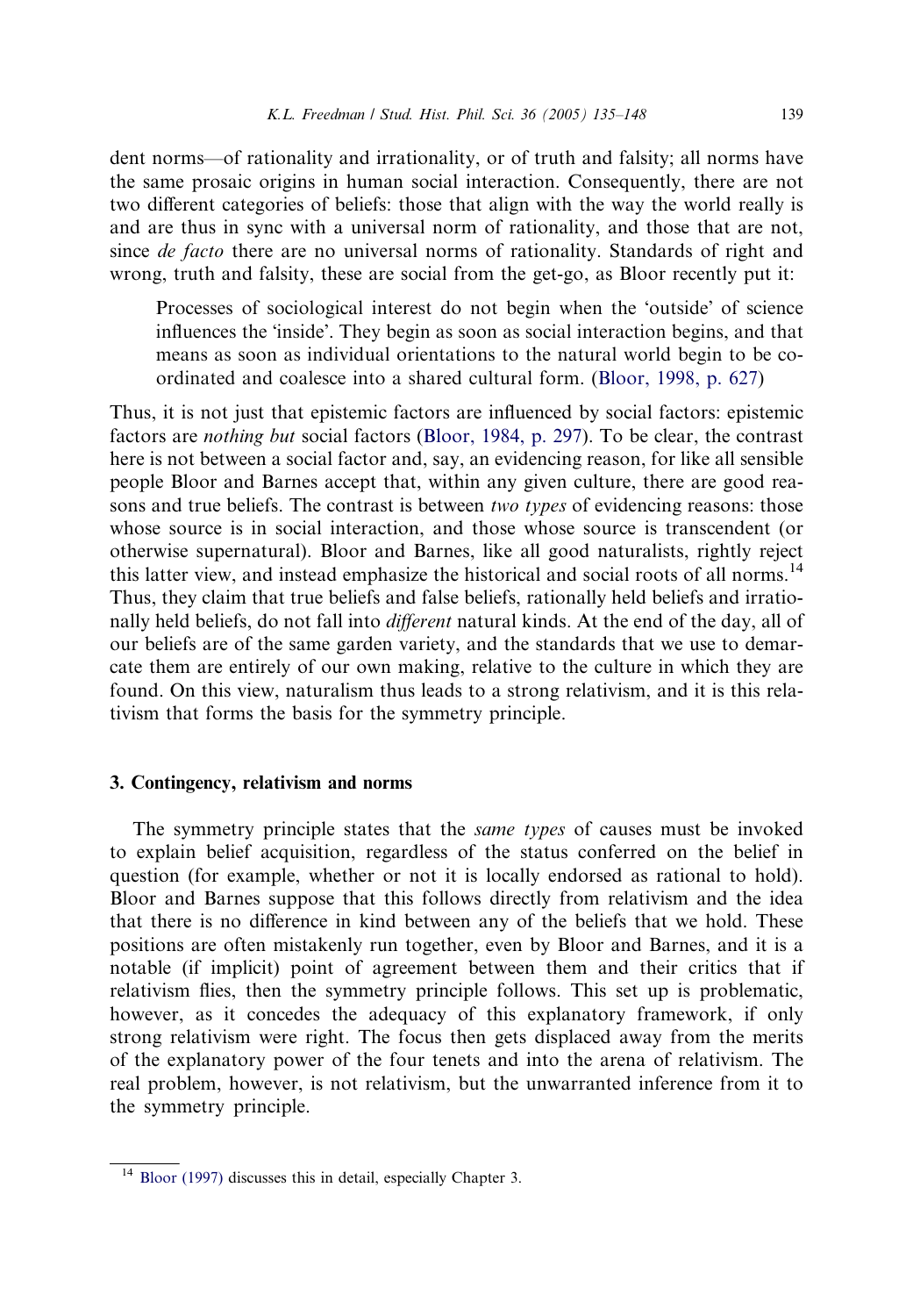Let us suppose, then, at least for the sake of argument, that strong relativism is right. Let us agree, in other words, that epistemic factors (or evidencing reasons) are, at bottom, social, and that there is thus nothing more to the question of whether a belief forming practice is rational than the question of whether it conforms to locally endorsed norms of belief formation. And let us see what, precisely, follows from this. The first thing to note is that this position does not entail the denial of the various norms of rationality prevalent in our society (or in any society). It is not, in other words, a rejection of 'evidencing reasons', not even as causes for beliefs. Bloor and Barnes are happy to accept that position (they call it 'nativism').<sup>15</sup> Strong relativism, rather, is a statement about the source of those norms or reasons. Talking more concretely about norms of rationality may help to illustrate this point.

Epistemic norms are norms that tell the individuals who adhere to them how best to formulate their beliefs. They tell us when our beliefs are justified and, more generally, they tell us what counts as a good reason for holding a belief. In our contemporary Western world, where norms of rationality are norms of scientific rationality, there is a handful that we can readily identify. To start with, there is one high-level or over-arching norm of rationality that governs the rest, which shapes our understanding of what it means for a belief to be rationally held. This norm ties good reason to evidence, and tells us that a belief is rational to hold if that belief is 'well supported'. The norms of rationality that are governed by this norm include that which we equate with 'good support'. For example, internalists about justification argue that -good support comes via a chain of deliberation or inference that is internal to our mental states.<sup>16</sup> Epistemic externalists, on the other hand, argue that a belief is well supported if it was acquired by a reliable process, that is, one that leads to more true beliefs than to false ones. Other norms of good reasoning include, for instance, means–ends or instrumental reasoning. This norm dictates that if we desire X, and discover that A is the best route for achieving X, then we ought to adopt A. Another norm of good reasoning is logical consistency. If we accept A, and B is inconsistent with A, then we should not also accept or adopt B. Still another norm of good reasoning is logical inference. According to this norm, if we accept a proposition P, and the entailment of Q from P, then we ought to accept proposition Q.

While this description of some of our current epistemic norms is admittedly both vague and incomplete, it does at least help to clarify what is at issue with Bloor and Barnes' strong relativism. To start with, what is not at issue is the existence of epistemic norms, or their pervasiveness in any given society (certainly, this would be an odd position for a sociologist to hold). What is at issue is their source. For Bloor and Barnes, the source of these norms, of all norms, is human social interaction. Norms of rationality do not belong to a different species of norms than, say, norms of sexual conduct, or norms of table manners. Like these more ordinary societal norms, norms of rationality are created by and for the members of a society.

<sup>&</sup>lt;sup>15</sup> See [Barnes \(1982\),](#page-12-0) p. 45.<br><sup>16</sup> A new collection on internalism and externalism, edited by [Kornblith \(2001\)](#page-13-0), brings together a number of important articles in this area, spanning the last few decades.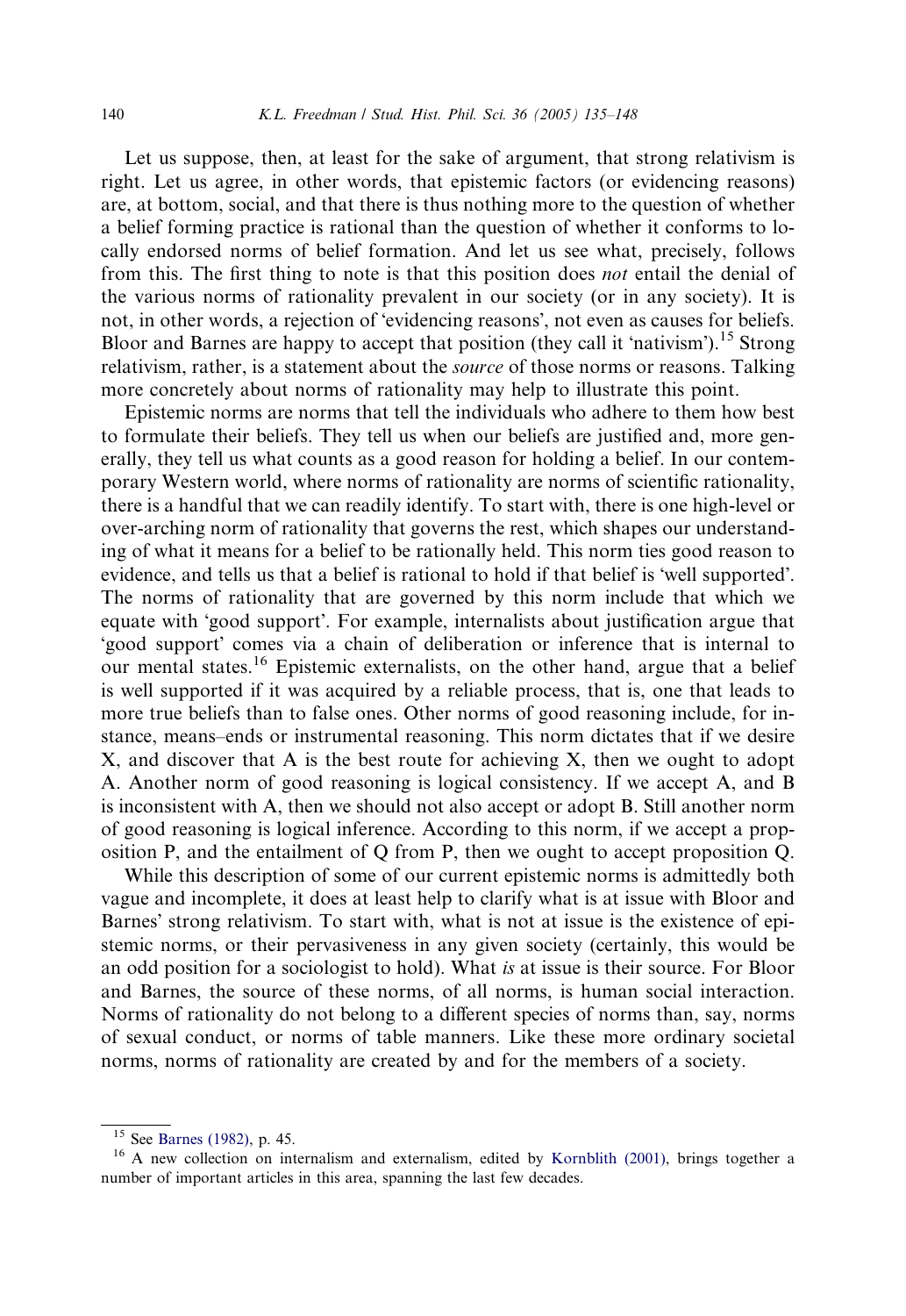This can get tricky, however, because over time norms become so deeply entrenched that they begin to look like part of the furniture of the world. And while they might have developed differently, they did not; we are now more or less stuck with them, and thus can hardly avoid treating them as an integral part of our world (this is what Ian Hacking has called the irony of constructivism).<sup>17</sup> This is precisely why Bloor and Barnes' constructivism about norms is so important. But contingent or not, qua norms, standards of rationality, have enormous force in our society, and over particular individuals and groups. So we could agree, for instance, that norms of table manners are not universal, while maintaining that at least in our society, all things being equal, one ought to chew with ones mouth closed. Likewise, we could admit that our norms of rationality are not universal, while maintaining that, in our society, all things being equal, one ought not to hold inconsistent beliefs. Indeed, it is in virtue of the prevalent set of epistemic norms in a given society that there arises a legitimate distinction between those beliefs that are rational to hold and those beliefs that are not.

Thus far, there is nothing in what I have said that Bloor and Barnes should find problematic. I am not denying the contingency of norms of rationality, and I am agreeing with their naturalistic position that their source is in human social interaction. I am merely asserting what seems like an obvious sociological claim about the pervasiveness of said norms. This point, however, becomes particularly salient when we turn from relativism and the contingency of norms to the symmetry principle and its demand for 'sameness of types' of causes.

#### 4. Symmetry and sameness of type

Once we have established this much, we are well on our way to seeing what is wrong with the symmetry principle. Strong relativism is supposed to show that rationally held beliefs and irrationally held beliefs do not, as Bloor and Barnes put it, 'fall into two different natural kinds [\(Barnes & Bloor, 1982, p. 28\)](#page-12-0). But even if this is true, there is of course some important difference in kind between rationally held beliefs and irrationally held beliefs: in the first case, the beliefs meet a deeply entrenched epistemic standard—even if that standard has rather pedestrian roots in human social interaction—and in the second case they do not.

This is a difference that makes a difference when it comes to the causal stories we tell about belief acquisition. Regrettably, in their attempt to rule out the notion of a universal or trans-historical notion of normativity, Bloor and Barnes go too far. They end up with the view that as far as causes for beliefs go, epistemic norms have no unique explanatory value, nothing that, even in principle, could distinguish them from other kinds of causes. The effect of this is that the particular cognitive commitments of individuals, and of social groups, are not merely naturalized, but *trivialized*. However, as Bloor and Barnes would surely agree, the cognitive commitments of

<sup>17</sup> [Hacking \(1999\)](#page-12-0), pp. 19–20.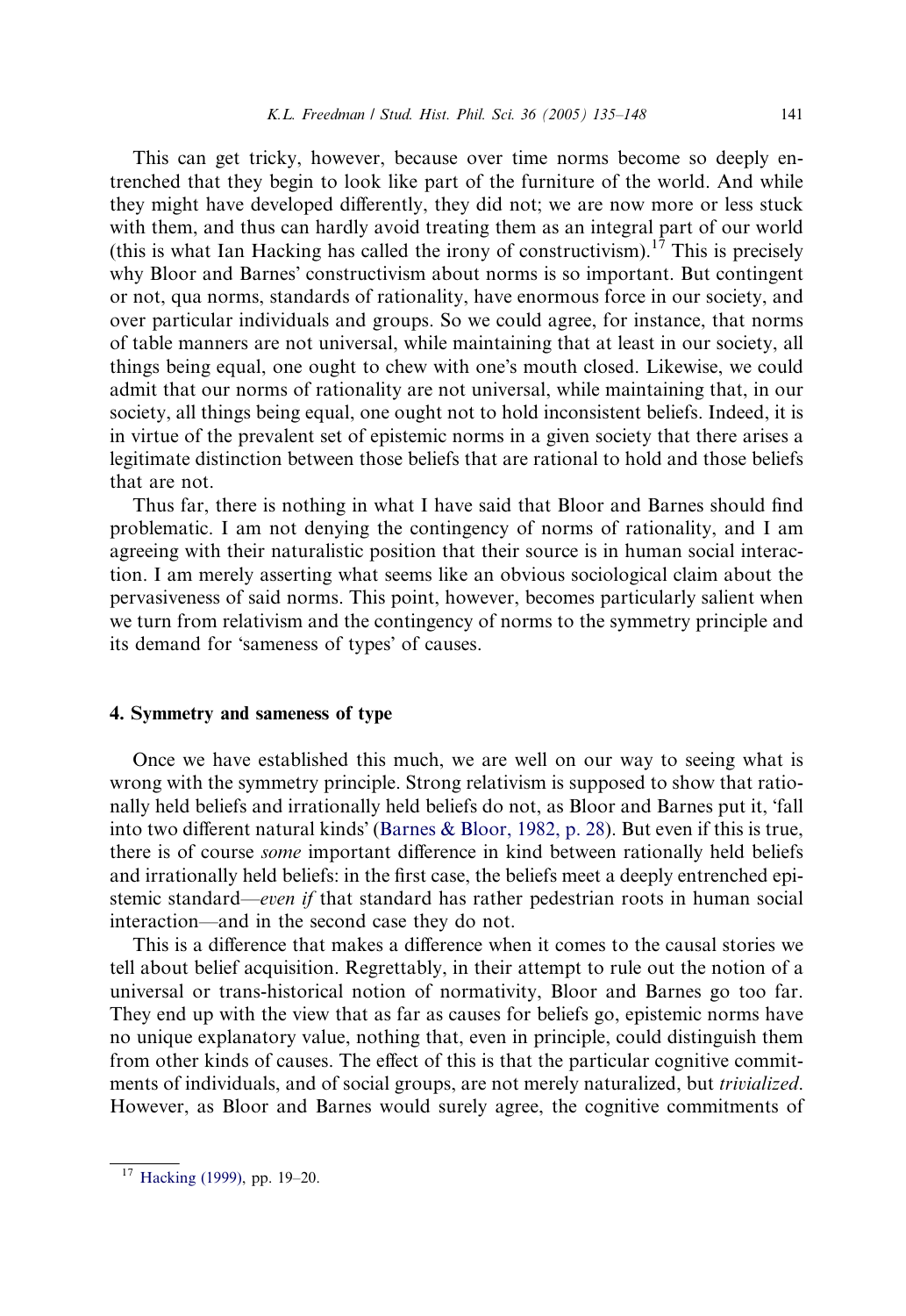individuals are anything but negligible. As agents we sort through our beliefs, and toss some out and keep others, according to the standards, norms and values to which we subscribe. Epistemic norms, historically contingent or not, will be one factor—sometimes an indispensable one—in the causal history of at least some of the beliefs that we hold. What this means is that a comprehensive causal story of why we hold the beliefs that we do, where appropriate, must include a reference to these particular norms, specifically in those cases where we reflect on our beliefs in accordance with these norms. But if this is true then we need to ask, in what respect will this causal story invoke the 'same type' of cause as the story we would tell about the adoption of a belief that was acquired prior to an agent's evaluation of it according to some standard, or due to her ignorance of some standard, or even *despite* a particular standard? On what plausible notion of similarity, or 'sameness of type', can the persuasiveness of norms, as a cause for belief, be considered to be on a par with the absence of such a force?

Part of the problem here is that if we are told that we must explain all the beliefs that we hold by the 'same types of causes', then we need to have some idea of how to classify causes. In other words, what sorts of things are to count as the same kinds of causes? Are different epistemic commitments the same kinds of causes? Can an epistemic commitment be rightly thought of as the same type of cause as a grudge, or as a mind-altering drug? Are the same types of causes at work in the case of a belief that is formed through reflection on various cognitive commitments, and in the case of a belief that is adopted blindly, or one that is adopted through a kind of default reasoning? While Bloor and Barnes never elaborate a taxonomy of causes, surely if the notion of 'similarity' is to have any content, not all of these factors can be classified as one and the same. Indeed, unless everything that leads an individual to hold the beliefs that she does counts as the same, we will not think that a causal story that includes a reference to a deeply entrenched epistemic standard is similar to a causal story that does not. If this were the case, then the notion of 'similarity' will have been rendered so broad as to be essentially empty. In fact, when we give some thought to the matter, it becomes clear that the only sense in which all these kinds of causes are similar, or of the 'same type', is in the most basic and rather unhelpful sense that all such forces are fundamentally social. But surely it is in virtue not of this one point of sameness, but of the significant differences between types of causes, that we will be able to offer rich and nuanced explanations of belief acquisition.

Indeed, when we begin to look at why individuals hold the beliefs that they do we discover that, in certain cases, the fact that a belief is endorsed by a society as true or rational to hold is the decisive factor which leads an individual to adopt that belief, and likewise in cases where a belief is endorsed as false or irrational to hold. In this way, norms are powerfully and uniquely influential, and our causal stories of belief acquisition should allow us to delineate them as such. But, again, once we do this we are forced to move beyond all but the most elementary understanding of 'sameness of type. A few examples should help to illustrate this point. These days, despite great advances over the last few decades by the feminist movement on a broad spectrum of women's issues, it remains a widespread and popular belief that women are responsible for the acts of sexual violence perpetrated against them, particularly so in the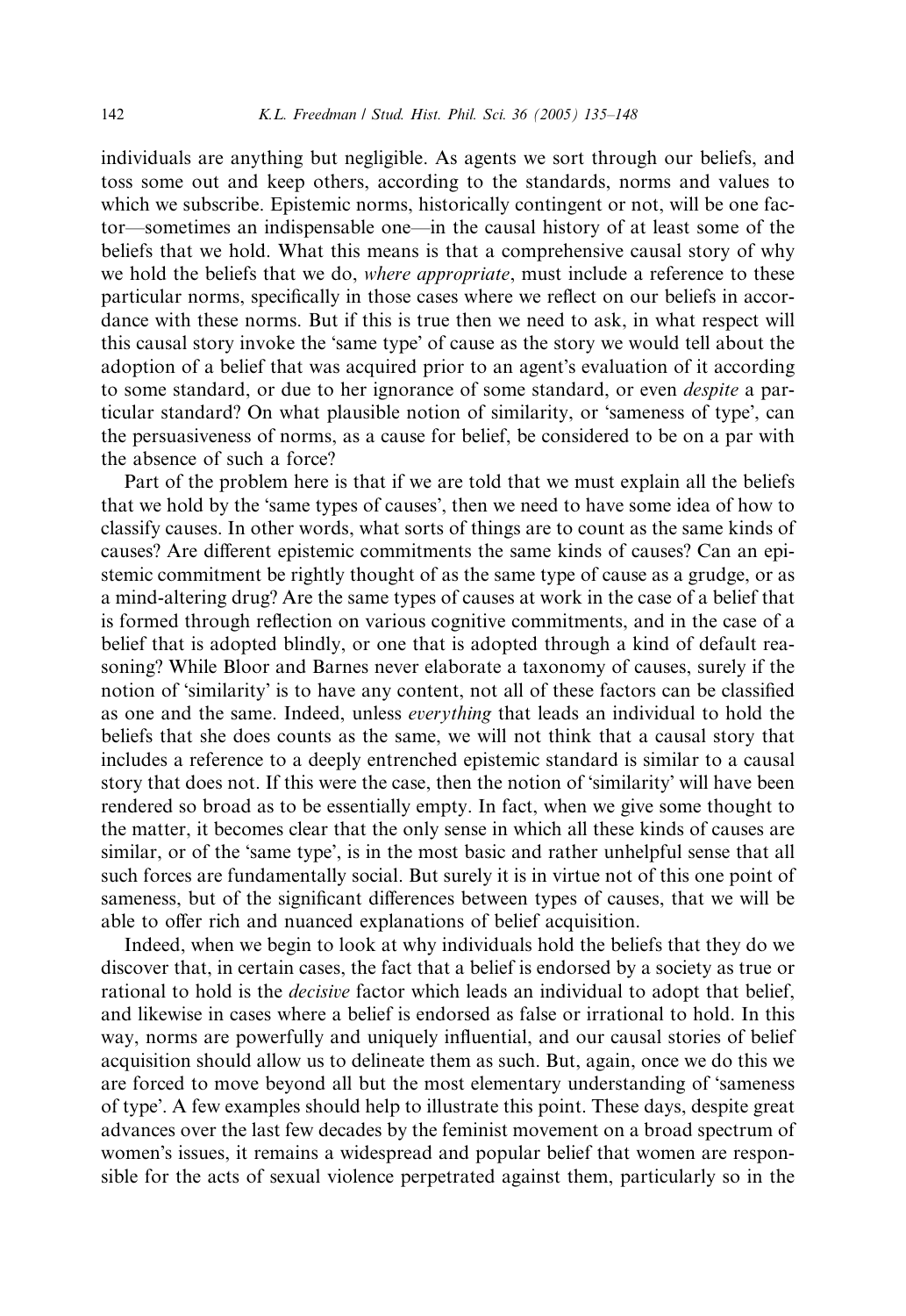case of date rape. The idea here is that women somehow provoke the men who attack them, either by their inappropriate dress, or through flirtatiousness, or by having a drink with them at a bar, or by being alone with them in a room, or what have you. From a feminist perspective, it seems relatively easy to explain (or explain away) this collectively held belief by reference to social, religious and political interests, for example by reference to misogyny and patriarchy. But the 'evidence' feminists would cite in support of this explanation is often discredited; indeed, the idea that women are responsible for the acts of violence perpetrated against them is such a deeply entrenched one that this feminist perspective is just as easily explained (or explained away) by the other side, again by reference to social and political interests. The explanation here would invoke the idea that feminists are anti-establishment types who aim to destroy religion, family, and all our cherished social institutions, and who see men as the source of all our serious social problems, including the problem of violence against women.

Here, we have collectively held opposing beliefs about violence against women. According to Bloor and Barnes and their symmetry principle, regardless of how one evaluates the rationality of these two sets of shared beliefs, they are to be explained in the same way. In both cases we are to point to the social, psychological and interactive processes that led various individuals to adopt them. Furthermore—and this is key—we are prohibited from making these explanations in any way contingent on how these beliefs are evaluated. The plausibility of this methodology, however, breaks down when we begin to look at the specifics of particular cases. What should our causal stories look like, for instance, in the case of the individual whose adoption of a belief depends crucially on her evaluation of that belief, when the decisive reason that an individual adopts a belief is *because* it is locally endorsed as rational? Certainly in this case, we cannot rule out an appeal to the local rationality of a belief in our explanation of why this individual adopted this belief. Since in this case our explanation will be contingent on how the belief is evaluated—by the individual, by her society, by us—our causal story must include a reference to epistemic norms. Moreover, and importantly, given the potency of epistemic norms, this part of our causal story is explanatorily salient, and this is precisely where the notion of 'sameness of type' breaks down.

So, for example, I know a rape survivor who is a Jehovah's Witness.<sup>18</sup> This woman was raped by a man whom she had met at a bar, had a drink with, and later gone home with. Through counseling and discussions with other rape survivors she has been made aware that, in the eyes of at least this particular group of supportive individuals, she is in no way responsible for her attack. But her religion forbids alcohol consumption and flirtation with men. Consequently, her friends, her parents, and indeed her entire community hold her responsible for the attack. Indeed, this women also blames herself, because, as she puts it, that is the only rational explanation for what happened to her. It is the only perspective, from where she is standing,

 $18$  I am keeping this woman's identity anonymous at her own request.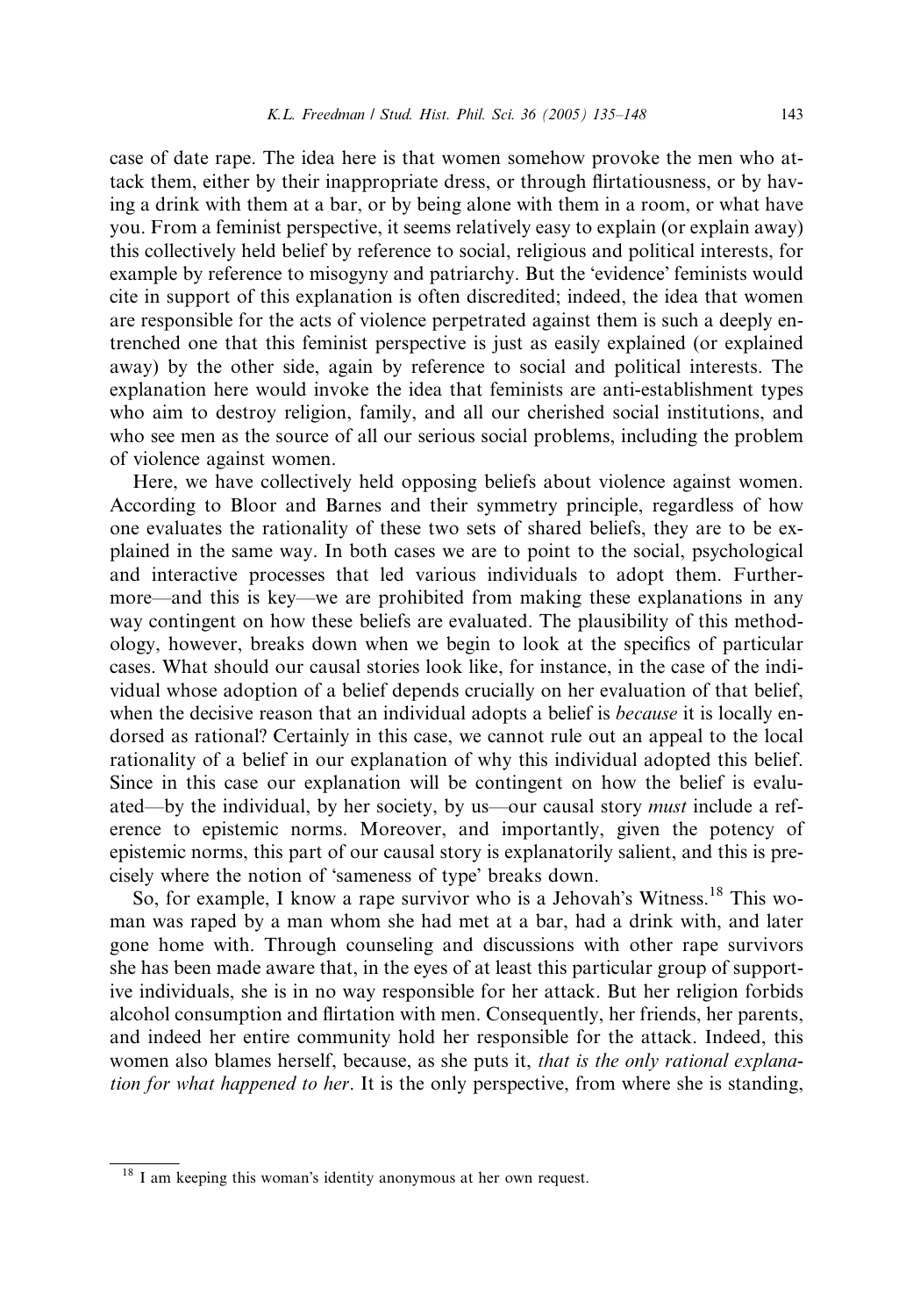that makes any sense. Although she might not put it quite this way, this is the only alternative that allows her to see herself as being an epistemically responsible agent.

Of course, there are many complicated reasons why a woman might blame herself for her own rape, and I do not want to get into them all here. That said it seems clear that, in this case, the deep-seated norms within a community are pivotal. Indeed, an essential part of the causal story of why this woman holds the belief that she does is that, in her view, it is the rational belief to hold. She has been presented with two opposing views and weighed them both against a particular set of cognitive commitments. It is at least arguable, if not evident, that the norms of rationality within her community are the decisive factor for her attachment to one perspective and not the other. This is not to say, along with Laudan, that the rationality of a belief is its own explanation.<sup>19</sup> But it is to say that the fact that a belief is endorsed as rational by a community can be a unique and vital factor for belief formation, and it deserves to be acknowledged as such in our causal explanations. But in order to capture the force of these rhetorically shared imperatives, we need to relax our grip on the demand for 'sameness of type' of causes.

We can look at a slightly different kind of example to help further illustrate this point. Suppose that after getting out of bed yesterday morning, call this time  $t_1$ , I glanced out my window and saw a bird perched on my windowsill. Thus, at time  $t$ 1, I unreflectively formed the belief B, namely that a bird was perched on my windowsill. The causal story we tell to explain why I hold belief B will include, most importantly, a reference to my powers of perception. Now suppose that earlier today, at time t2, I reflected on belief B, and measured it against various norms of reliability, specifically of what counts as a reliable method for forming beliefs. Because the belief was produced under standard perceptual conditions, for example I was wide awake, the sun was out, there was nothing blocking my view of the bird, and I even heard it chirp—I concluded that belief B was reliably formed. Thus, at time t2, I endorse belief B, I judge myself as being an epistemically responsible agent with respect to B. I thus then form a new belief, belief B2, namely that yesterday morning there was indeed a bird perched on my windowsill. Now, there is some sense in which B2 is the same as B, specifically to the extent that the proposition expressed by both beliefs is the same. But as far as explaining why I hold these two beliefs, this analysis is too simple, for the causal history of belief B2 is significantly different from the causal history of belief B. While both beliefs are ones that we would endorse as rational for me to hold, the causal story we tell for belief B will not include a reference to epistemic norms, whereas the causal story for belief B2 will include a reference to my cognitive commitments to epistemic norms, in particular to various norms of reliability. If we omit this reference from the causal story of belief B2 then we will never get an adequate explanation for why I hold this belief, for why I feel an epistemic duty to hold it.

The fact that a belief that is formed through a deep commitment to a prevalent epistemic standard undergoes a substantially different kind of causal process than

<sup>19</sup> [Laudan \(1984\)](#page-13-0).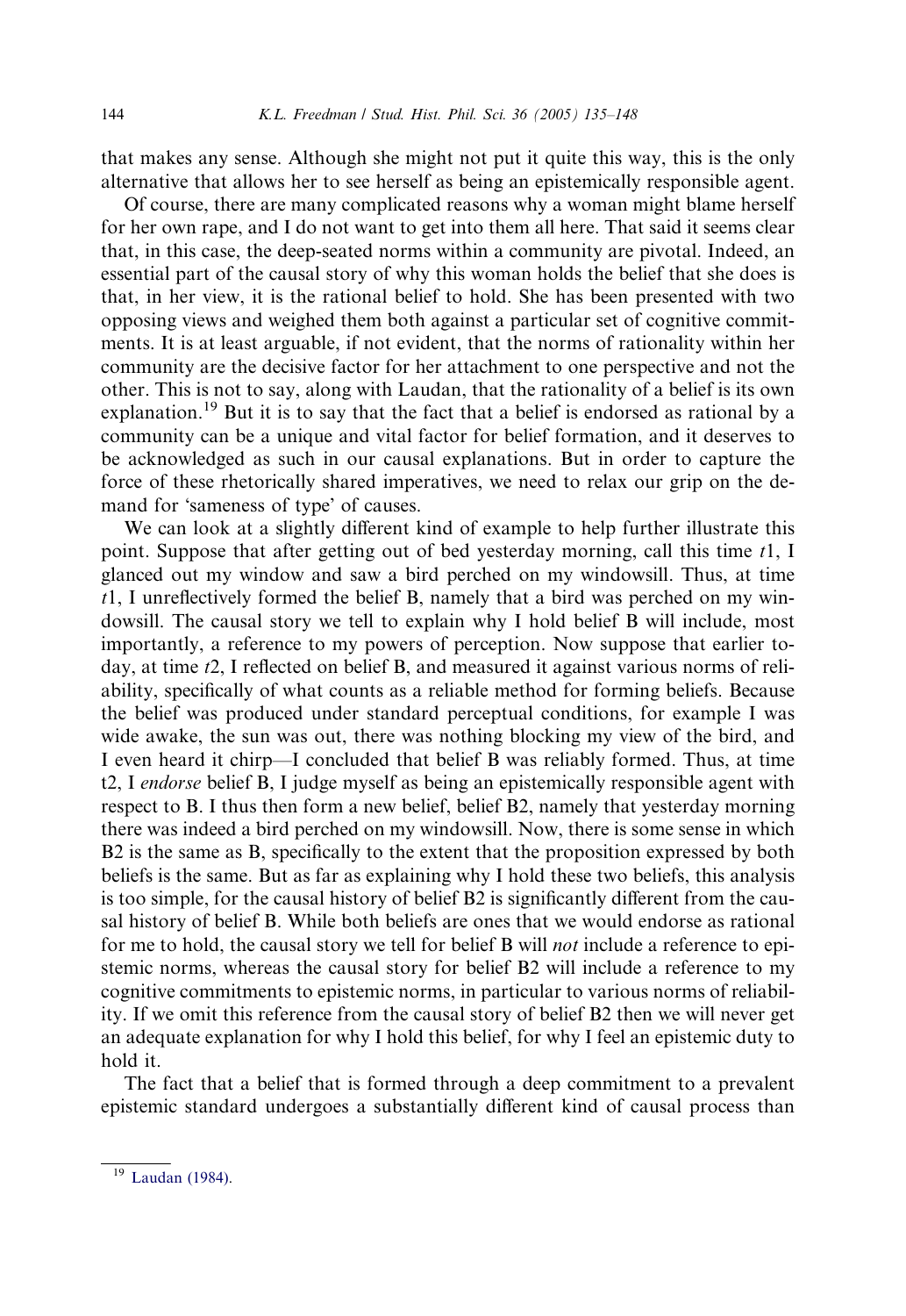one that is formed in the absence of such a commitment, or without reflection on such commitments, is what puts pressure on the symmetry principle. An explanatory framework that sees these causes for belief formation as similar will simply not be nuanced enough to adequately explains what makes the holding of a particular belief attractive or appealing to a particular individual. It will not be able to explain why we feel epistemic duties with respect to some beliefs and not others. Even if we agree that rationally held beliefs and irrationally held beliefs do not make up two different natural kinds and that, at bottom, epistemic norms are constructed, we should nevertheless insist on a sophisticated enough taxonomy of causes that allows us to recognize their distinctiveness in belief formation. Although I do not wish to elaborate this taxonomy here, I do want to claim that the symmetry principle, with its emphasis on 'sameness of type', is too restrictive to accommodate it.

To be fair to Bloor and Barnes, it certainly made sense, back in the 1970s, to emphasize the similarity between rationally held beliefs and irrationally held beliefs—after all, they were up against Lakatos and Laudan and the sociology of error. What was important then was to stress the contingency of norms, and it would have been counter-productive to emphasize the distinctiveness of those beliefs that are held precisely because they are sanctioned by a society. But in the climate of the science studies of today that kind of defensive posturing no longer seems necessary.

#### 5. The asymmetry principle

There are a number of things to note about the kind of asymmetry that I am espousing here. First, and most important, is that the sociology of knowledge is not, on this view, the sociology of error. To say that an individual's commitment to a set of epistemic norms is sometimes a pivotal factor for why she holds the beliefs that she does, and that it is unique among the kinds of factors that lead to belief formation, is *not* to say, along with Laudan, that the rationality of holding a belief is its own explanation. In the account that I have developed here, all the beliefs that we hold call for some kind of causal explanation. It is just that the causal stories we tell will themselves be asymmetrical. In order to be sophisticated enough to be able to account for the unique and decisive role epistemic norms can have in belief formation, we must, in the first place, move beyond an elementary notion of 'sameness of type. We must additionally alter our focus from the one point of sameness between all beliefs (that is, naturalism), to the rich differences in causal processes, whether psychological, interactive or social. To do this we will need to develop a taxonomy of causes, one that does not prohibit us from, where necessary, making our explanations of belief acquisition contingent on local endorsements of belief.

One final thing to note about the account I am offering here is that epistemic norms will be just one factor among many in our causal explanations. Even if an individual's adherence to an epistemic norm is an integral part of the causal genesis of a belief that she holds, there will likely be other relevant social factors that we will need to invoke to explain why she holds that belief. Thus, in the second example above, in order to explain why I hold belief B2 (that yesterday morning there was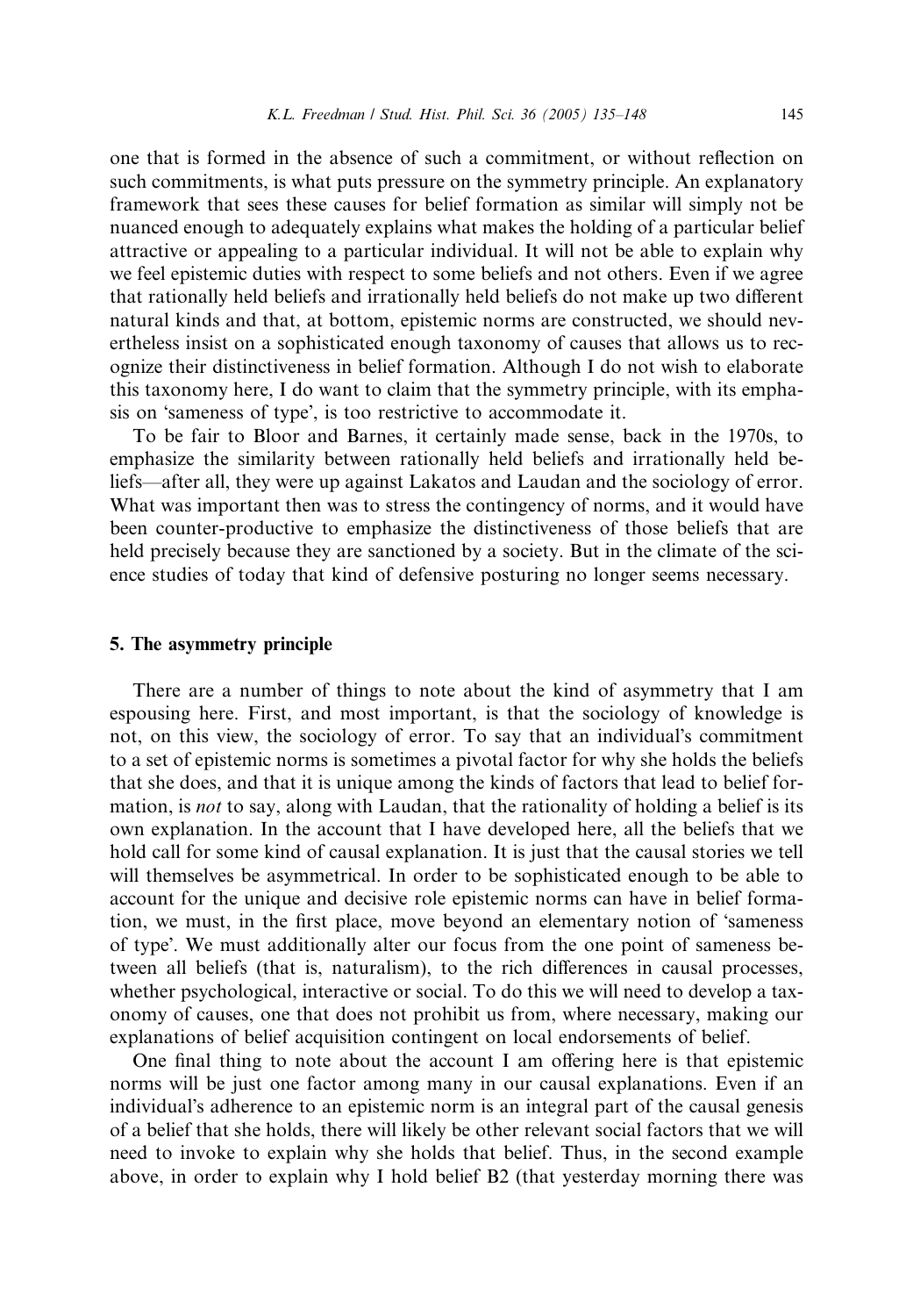a bird perched on my windowsill), we invoked all the factors that led me to hold belief B, *plus* my adherence to an epistemic norm. Epistemic norms are thus just one factor, albeit a special kind of factor, among many.

## 6. Conclusion

In this paper I have tried to show that the main aim of the Strong Programme to provide a robust descriptive account of the growth of knowledge is in tension with its principle of symmetry. And I have attempted to present this argument in terms that the founders of the Strong Programme would accept. Thus, I have accepted their principle of causality, and in doing so I have implicitly rejected the kind of asymmetry espoused by rationalist philosophy of science. Indeed, it should be clear that I think Bloor and Barnes have made a valuable contribution to the debate on epistemic naturalism with this principle, which demands that if we want to explain the growth of scientific knowledge, the context of belief acquisition cannot be ignored. I think they are right that we cannot have a deep understanding of the growth of knowledge without looking at the context in which knowledge grows. And I have even accepted, at least as a working premise, that at bottom so-called epistemic factors are really social factors, and I have embraced the strong relativism that follows from this. But I have insisted that, even in light of strong relativism, an individual's cognitive commitment to various epistemic norms is often a relevant and sometimes decisive factor for why she holds the beliefs that she does. And if this is right, then in these cases our causal explanations will be contingent on how beliefs are evaluated in light of locally endorsed epistemic norms. How much pressure does this put on the principle of symmetry? Just enough to demand a more sophisticated principle, one that allows for a taxonomy of causes that is rich enough to allow us to delineate the unique impact epistemic norms have on those who subscribe to them.

Bloor and Barnes have argued that epistemic norms, as causes for belief, are no different in kind than any other factor, as all such factors are rooted in human social interaction. I have argued that it is misguided to emphasize this one point of sameness between all potential causes for belief formation. This goes beyond merely naturalizing our cognitive norms, it effectively trivializes them, and consequently robs our causal stories of a richness that they deserve. Only a very basic and rather unhelpful notion of similarity sees beliefs that are formed in accordance with deeply entrenched epistemic norms as the same as ones formed without reflection on these norms, or ones formed in spite of these norms. I believe that we are in a strong enough position in the science studies climate of today to emphasize the construction of norms without needing to undervalue the unique and powerful role norms of rationality have over us, as individuals and social groups. Bloor once wrote that any explanatory framework worth its salt must 'locate the regularities and general principles or processes which appear to be at work within the field of their data. The aim will be to build theories to explain these regularities' [\(Bloor, 1991, p. 5\)](#page-12-0). I hope to have shown that only if we can make a reference to the unique impact of our shared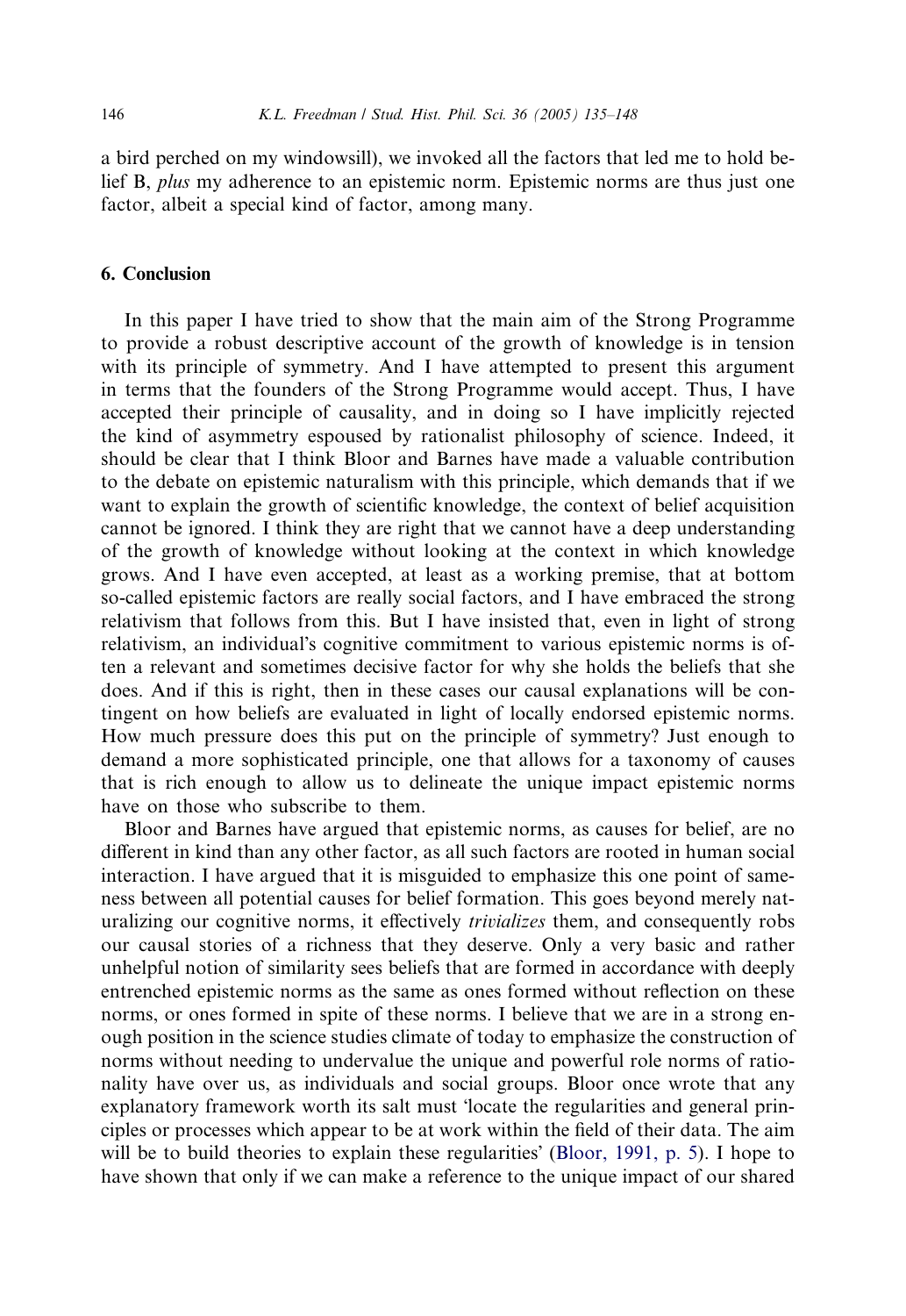<span id="page-12-0"></span>epistemic norms will we come up with an explanatory theory that is rich enough to really shed light on why individuals adopt the beliefs that they do.

## Acknowledgements

I would like to thank Jim Brown, Ian Hacking, Joe Heath and the anonymous referees at *Studies in History and Philosophy of Science* for their helpful and insightful comments on an earlier draft of this paper.

## References

- Barnes, B. (1977). Interests and the growth of knowledge. London: Routledge and Kegan Paul.
- Barnes, B. (1982). T.S. Kuhn and social science. New York: Columbia University Press.
- Barnes, B., & Bloor, D. (1982). Relativism, rationalism and the sociology of knowledge. In M. Hollis, & S. Lukes (Eds.), Rationality and relativism (pp. 21–47). Cambridge: MIT Press.
- Barnes, B., Bloor, D., & Henry, J. (1996). Scientific knowledge. Chicago: University of Chicago Press. Biagioli, M. (Ed.). (1999). The science studies reader. London: Routledge.
- 
- Bloor, D. (1984). The sociology of reasons: Or why 'epistemic factors' are really 'social factors'. In J. R. Brown (Ed.), Scientific rationality: The sociological turn (pp. 295–324). Dordrecht: D. Reidel.
- Bloor, D. (1991). Knowledge and social imagery (2nd ed.). Chicago: University of Chicago Press. (First published 1976)
- Bloor, D. (1997). Wittgenstein: Rules and institutions. London: Routledge.
- Bloor, D. (1998). Changing axes: Response to Mermin. Social Studies of Science, 28(4), 624–635.
- Brown, J. R. (2001). Who rules in science: An opinionated guide to the wars. Harvard: Harvard University Press.
- Cetina, K. K. (1999). Epistemic cultures: How the sciences make knowledge. Cambridge: Harvard University Press.
- Doppelt, G. (1986). Relativism and the reticulational model of scientific rationality. Synthese, 69, 225–252.
- Doppelt, G. (1990). The naturalist conception of methodological standards in science: A critique. Philosophy of Science, 57, 1–19.
- Giere, R. N. (1985). Philosophy of science naturalized. Philosophy of Science, 52, 331–356.
- Giere, R. N. (1989). Scientific rationality as instrumental rationality. Studies in History and Philosophy of Science, 20(3), 377–384.
- Goldman, A. (1994). Naturalistic epistemology and reliabilism. In P. A. French, T. E. Uehling, & H. K. Wettstein (Eds.), Midwest studies in Philosophy, Vol. XIX. Philosophical naturalism (pp. 301-320). Notre Dame, IN: University of Notre Dame Press.
- Goldman, A. (1999a). A priori warrant and naturalistic epistemology. In J. E. Tomberlin (Ed.), Philosophical perspectives, 13. Epistemology (pp. 1–28). Oxford: Blackwell.
- Goldman, A. (1999b). Knowledge in a social world. Oxford: Clarendon Press.
- Hacking, I. (1999). The social construction of what?. Cambridge: Harvard University Press.
- Hollis, M., & Lukes, S. (Eds.). (1982). Rationality and relativism. Cambridge: MIT Press.
- Kim, J. (1988). What is 'naturalized epistemology'? In: J. E. Tomberlin (Ed.), *Philosophical perspectives*, 2. Epistemology (pp. 381–405). Atascadero: Ridgeview.
- Kitcher, P. (1992). The naturalists return. The Philosophical Review, 101(1), 53–115.
- Kitcher, P. (1993). The advancement of science. New York: Oxford University Press.
- Kitcher, P. (2001). Science, truth, and democracy. Oxford: Oxford University Press.
- Kornblith, H. (Ed.). (1994). Naturalizing epistemology (2nd ed.). Cambridge: MIT Press.
- Kornblith, H. (1999). In defense of a naturalized epistemology. In J. Greco, & E. Sosa (Eds.), The Blackwell guide to epistemology (pp. 158–169). Malden, MA: Blackwell.